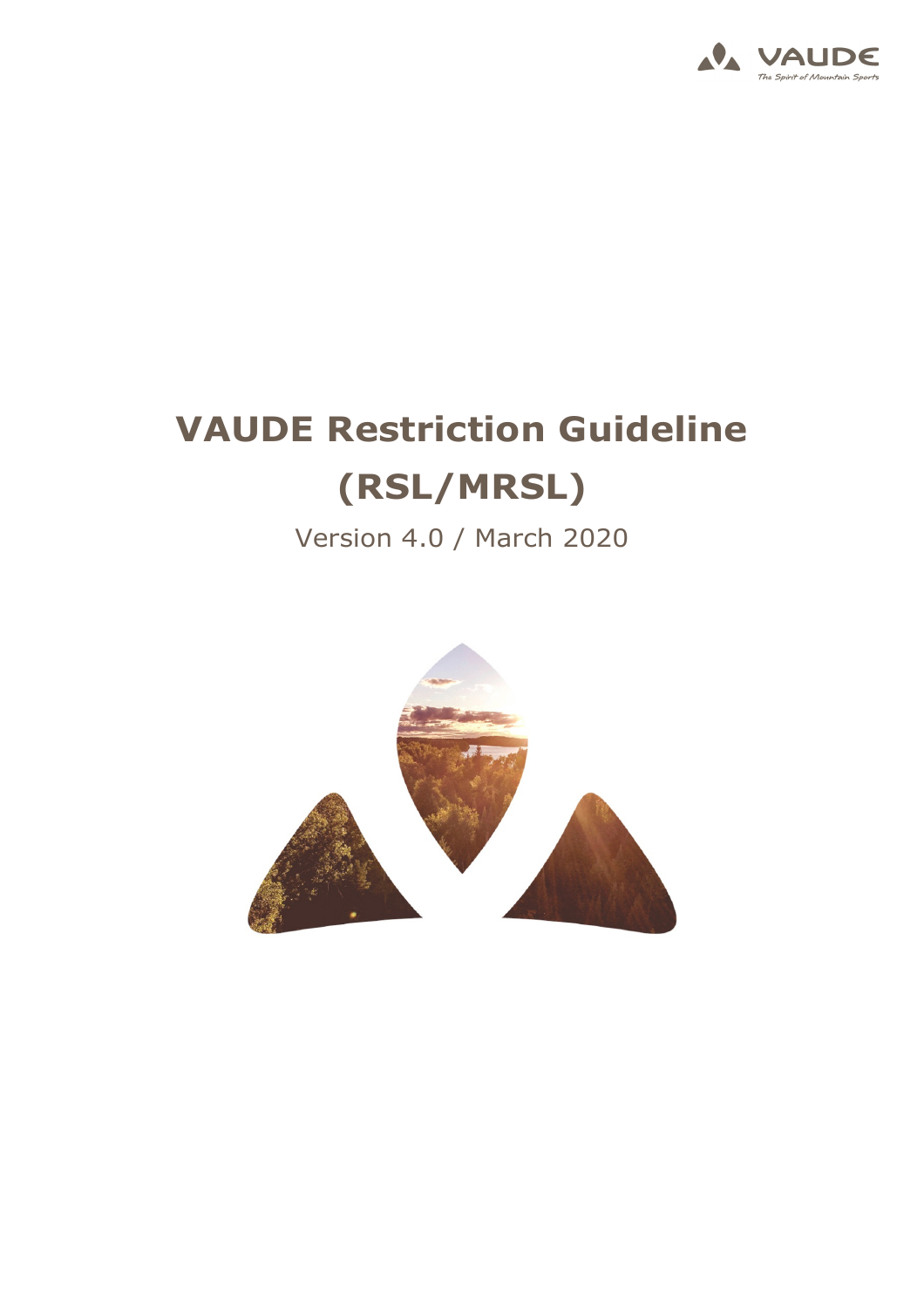

Without the use of chemicals in textile manufacturing, the performances requested by the consumer can't be attained. However, chemicals can be harmful to the workers, consumers or even the environment and the correct use of chemicals requires certain knowhow to prevent any risks to workers, consumers or the environment.

The management of chemicals is very important to protect the consumer and all involved people as well as the environment during the production phase. To help suppliers, VAUDE has developed a minimum standard for suppliers regarding primarily consumer safety of chemicals on finished products. Other aspects like environmental performance in the production process are not implemented in this Restricted Substance List.

The Manufacturing Restricted Substance List (MRSL) and Restricted Substance List (RSL) are a minimum requirement for suppliers to guarantee compliance with the VAUDE standards. It is recommended to adopt additional policies, particularly regarding water emission, air emission, occupational health and resource productivity in order to provide risk free products.

VAUDE announced its Greenpeace Detox Commitment in which the company voluntarily agrees to eliminate all hazardous chemicals in its supply chain by 2020. "Zero Discharge" is the joint goal of VAUDE and Greenpeace. With this commitment, VAUDE is taking clear responsibility for the entire lifecycle of its products, which also includes clean and safe production throughout the supply chain.

As first step VAUDE recommends being bluesign® system partner and align with ZDHC requirements. In particular the bluesign $\circledR$ bluefinder™, an online chemical component selection tool, allows to quickly find "bluesign® approved components that will lead to productions and end-products that comply with the MRSL/RSL.

Producing according to the MRSL is a mandatory requirement for doing business with VAUDE.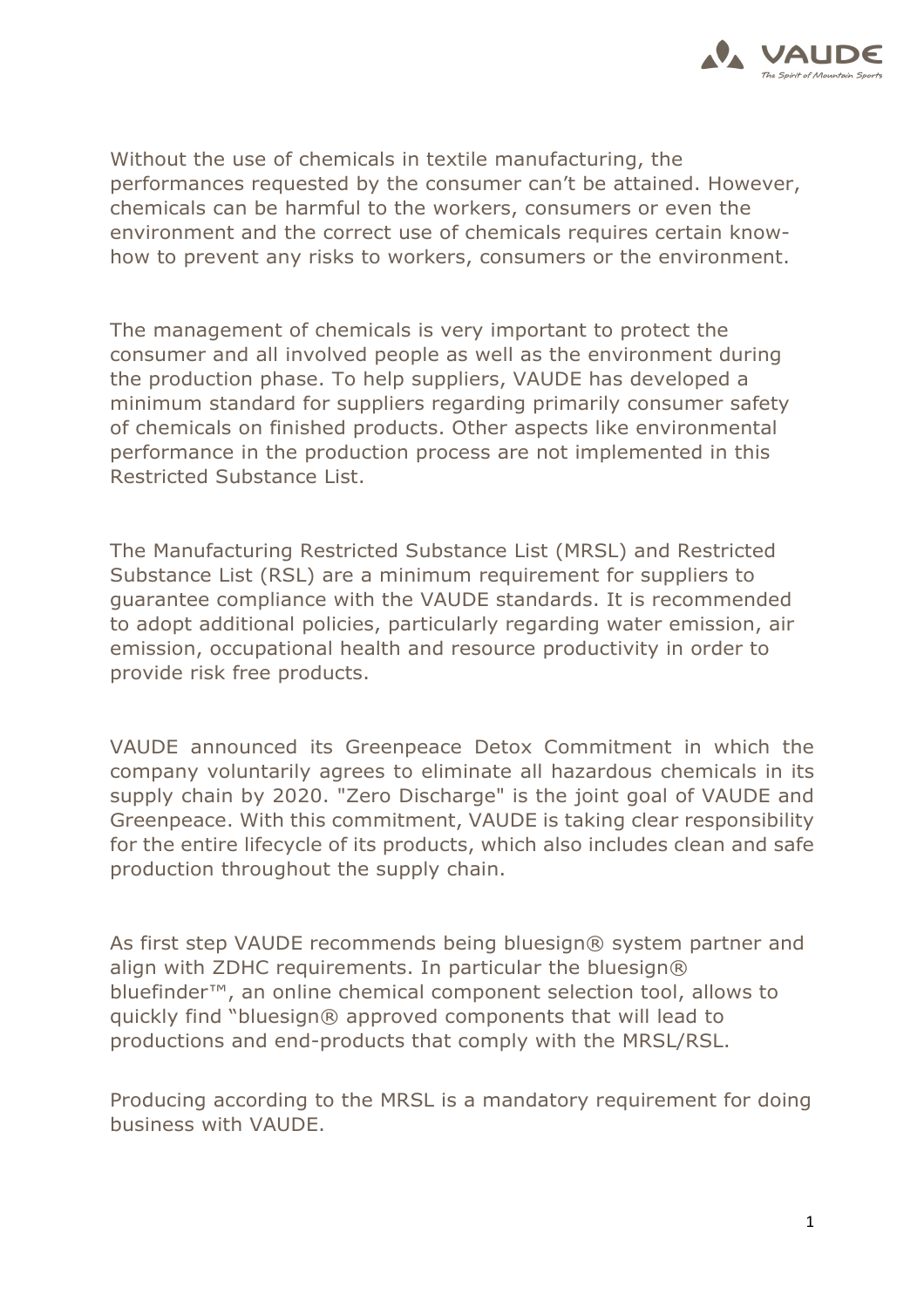

## VAUDE Manufacturing Restricted Substance List (MRSL)

VAUDE MRSL aligns with ZDHC MRSL. The MRSL applies to chemicals used in facilities that process materials and trims for the use in VAUDE products.

VAUDE MRSL applies to textiles and leather with separate sections for each material.

NOTE: VAUDE MRSL does not replace applicable national environmental or workplace safety restrictions.

## VAUDE Restricted Substance List (RSL)

VAUDE RSL aligns with bluesign® RSL based on bluesign® BSSL. The RSL applies to consumer safety limits in finished articles.

VAUDE RSL applies to textiles and trims with different sections for each material.

In addition to the VAUDE MRSL the supplier has to be aware of Regulation EC No 1907/2006 "REACH". The supplier shall inform VAUDE if supplied articles contain SVHCs listed in the ECHA candidate list with a concentration above 0.1%.

Suppliers should take care that they are aware of the latest ECHA candidate list see http://echa.europa.eu/web/guest/candidate-listtable

Issued: March 2020